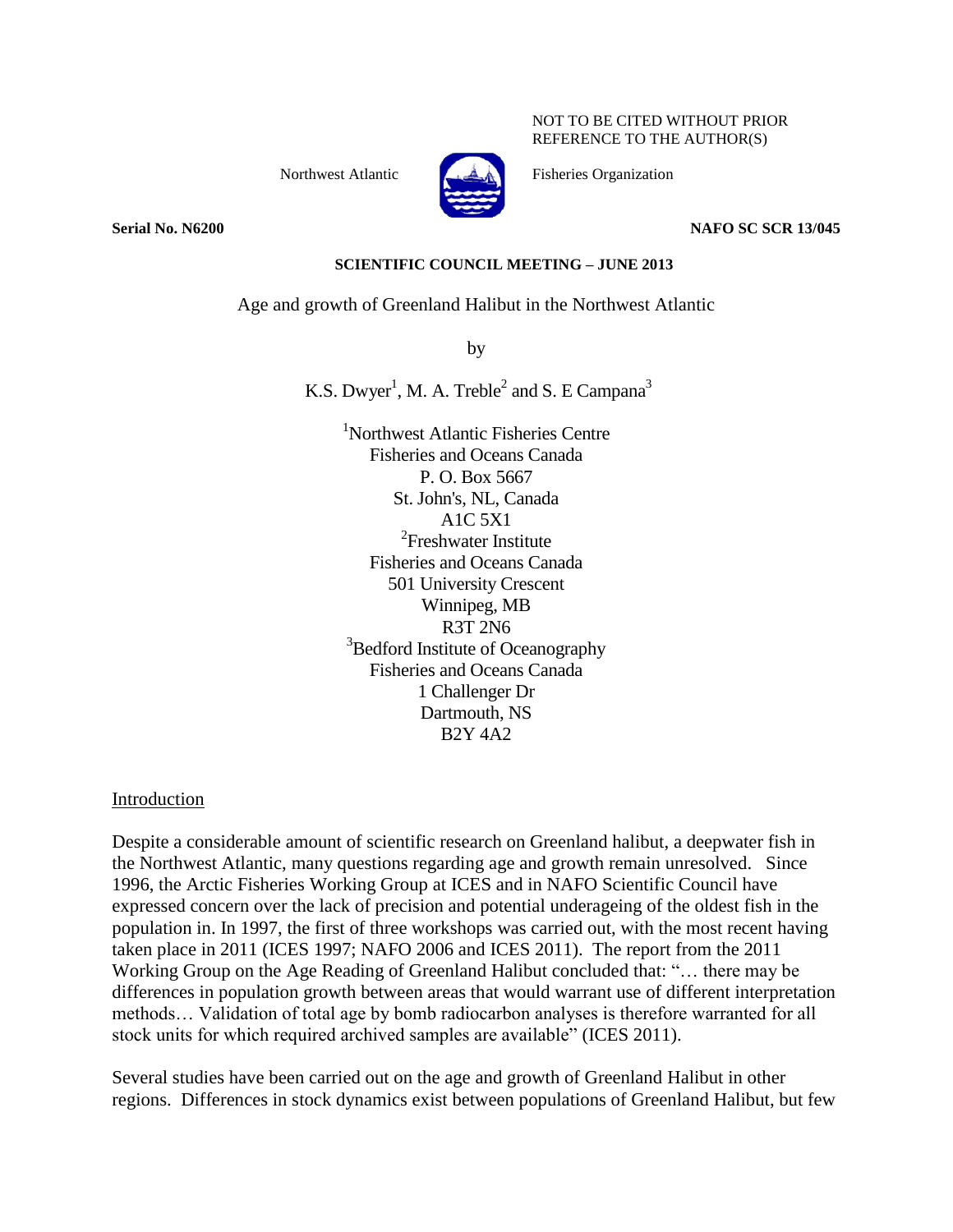studies exist for the  $SA 2 + 3KLMNO$  stock. Using surface read whole otoliths (the traditional method of ageing Greenland Halibut) there is a suggestion of fast, linear growth, with a maximum age of about 20 years old. Except for the validation of the first few years of growth using length frequency modes (Lear and Pitt 1975; Bowering and Nedreaas 2001), there has been no age validation across the entire age range of the species. Studies carried out by Treble *et al.* (2008), using thin sections, indicated that the Arctic stock (including some samples from SA 2) is slow growing, reaching an age of 27 years. The authors used bomb radiocarbon to validate the oldest fish in the population, and concluded that thin sections provided an accurate age (on average), but still underestimated the ages of the oldest fish in the population.

Bomb radiocarbon assays are one of the best techniques currently available to determine the accuracy of an ageing method (Kalish, 1993, 1995; Campana 2001). The amount of  $\Delta^{14}$ C in otolith cores of older fish can be compared to a reference chronology of known age fish to determine whether an assigned age based on annulus counts is accurate (thus validating an age). If the difference between the true age and the assigned age is significant and cannot be resolved, this suggests the ageing method has failed and should be re-evaluated.

It is possible that the age-based assessment of Greenland Halibut that is currently used to evaluate this stock may underestimate age, and age-based analyses may not be the optimal method to assess this resource unless a more robust age determination method can be developed for this species.

This paper compares the traditional method of surface ageing of whole otoliths to the method of using thin sections. We then employ the bomb radiocarbon method to determine whether whole or sectioned otoliths provide accurate ages for Greenland Halibut in the Northwest Atlantic.

## Materials and Methods

## Part 1: Comparison of ageing methods

The traditional method of determining age in Greenland halibut at the Northwest Atlantic Fisheries Centre (NAFC) is based on surface reading of whole otoliths. When necessary, the surface of the otolith was ground using a rotary grinding wheel, usually for older fish, in order to make the annuli more visible. A comparison of this method with the broadly accepted thinsectioning method (Chilton and Beamish 1982) was investigated by comparing ages estimated from whole and thin sectioned otoliths from the same fish. Both sagittal otoliths were removed from 266 otoliths, mainly from 1976 and 1977 annual autumn surveys in NAFO SA  $2 + 3K$ , as well as some smaller fish collected in 2007. Whole otoliths were aged by experienced readers at the time of capture, and a portion of these re-read by current age readers to ensure there was no drift. The left otolith is preferred over the right for age determination because it is more symmetrical, with a centric nucleus, resulting in clearer, more evenly spaced annuli.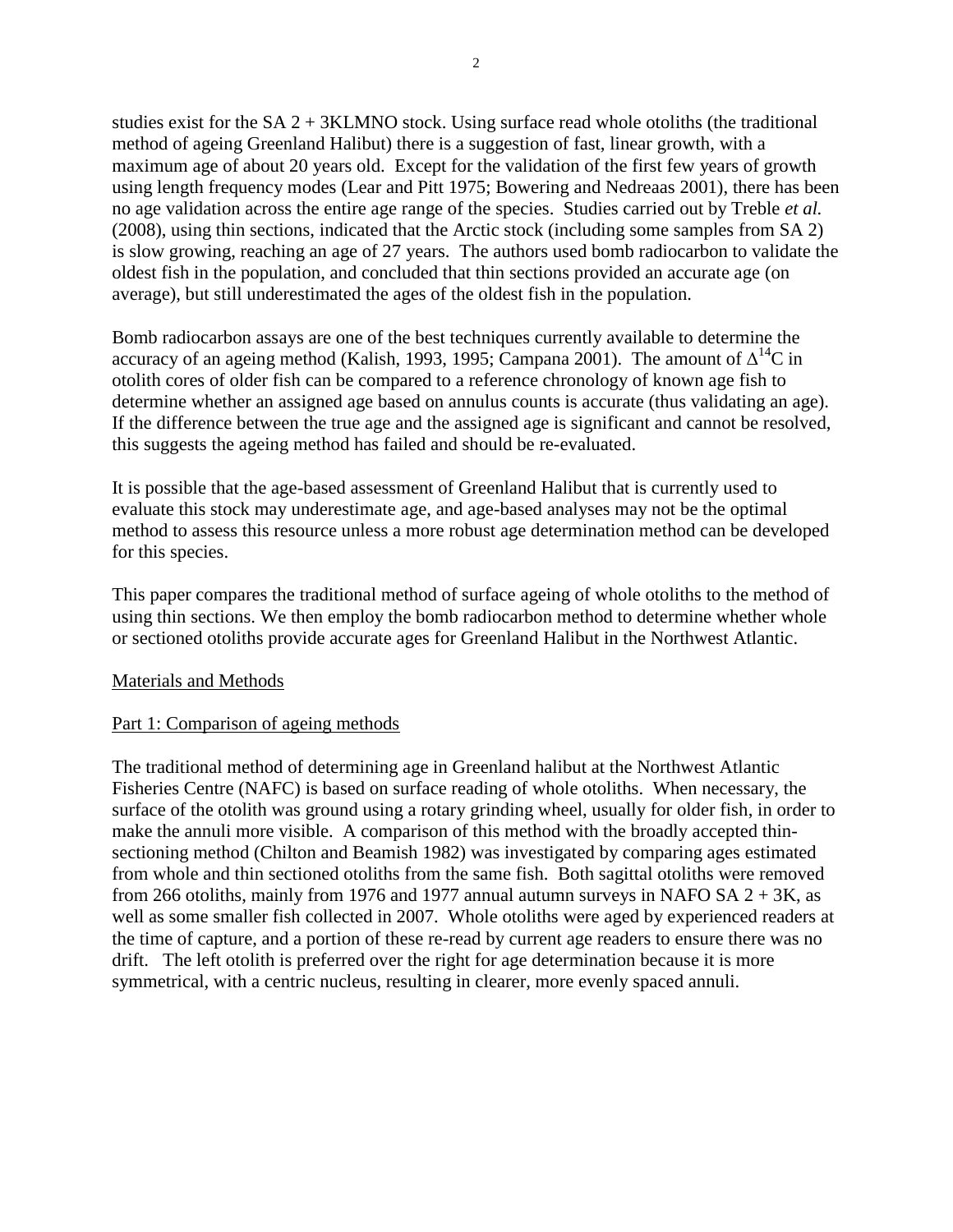The left otoliths were thin sectioned by embedding them in blocks of clear polyester casting resin in a custom-made silicon mould and left to partially cure. Otoliths were arranged in five rows on the resin. The blocks were labelled and coated with another layer of resin and then oven cured for 24 hours at 55°C. Otoliths were sectioned using a Gemmasta lapidary saw fitted with diamond blades. From each row, five sections were taken (~350 mm in thickness), to ensure the nucleus of each otolith was captured. Sections were then cleaned in alcohol and stored in vials. A small amount of resin was poured on each slide and the sections laid on the resin, with the identification label placed at the top of the slide. Once the resin had semi-cured, further resin was added to the section preparations and coverslips applied. The slides were oven-cured again at 30°C for 3 hours.

Whole otoliths were immersed in 95% alcohol in a black watchglass and examined using a stereomicroscope at 10X magnification with reflected light. Higher magnification was used when examining annuli close to the edge for larger fish. The preferred age reading zone is within the widest half of the longitudinal axis (although this does vary) on the distal or convex side. Translucent bands (dark under reflected light) were counted as annuli (Figure 1).

Thin sectioned otoliths were examined on slides using magnification of 16-40 X with reflected light. Ages were determined by reading along an axis from the core (nucleus) to the proximal edge (thickened "dome") or toward either the dorsal or ventral edge (Figure 1).

Bias of annulus counts between the ageing methods was evaluated using age bias plots (Campana 1995a).

## Part 2. Bomb radiocarbon age validation

Twenty four pairs of otoliths, from 22 females and 2 males (Div 2H  $n = 4$ ; Div. 2J  $n = 11$ ; Div  $3K n = 7$  and Div.  $3L n = 2$ ), were selected from the archived materials collected by the research surveys carried out in NAFO SA  $2 + 3K$  between 1971 and 1990. These ranged in length from 57-108 cm. The largest and seemingly oldest fish, which may have hatched in the 1950s and 1960s, were selected as these are the year classes most suited to bomb radiocarbon dating. The left otoliths, where possible, were embedded in epoxy resin and sectioned (1.0-1.5 mm thick) transversely through the core using a low-speed, diamond-bladed saw. After polishing lightly to improve clarity, digital images of each section were taken and enhanced using Adobe Photoshop CS2 (Adobe Systems Incorporated, San Jose, California). No other treatments were applied to the sections.

## Reference chronology

Treble *et al.* (2008) developed a chronology for Greenland Halibut from an area within Davis Strait to the north of the NAFO Subarea 2+3 stock area (but included some fish from SA 2). They found that the Greenland Halibut chronology was delayed and peak levels depleted compared to the Northwest Atlantic otolith chronology (Campana *et al.* 2008). The  $\Delta^{14}$ C in otolith cores of 6 young Greenland halibut from the 1960s, 1970s and 1980s collected from NAFO Subarea 2 and 3K were compared to the two reference chronologies in order to determine which would best fit the pattern of increase of  $^{14}$ C. Samples of the young fish were less than 21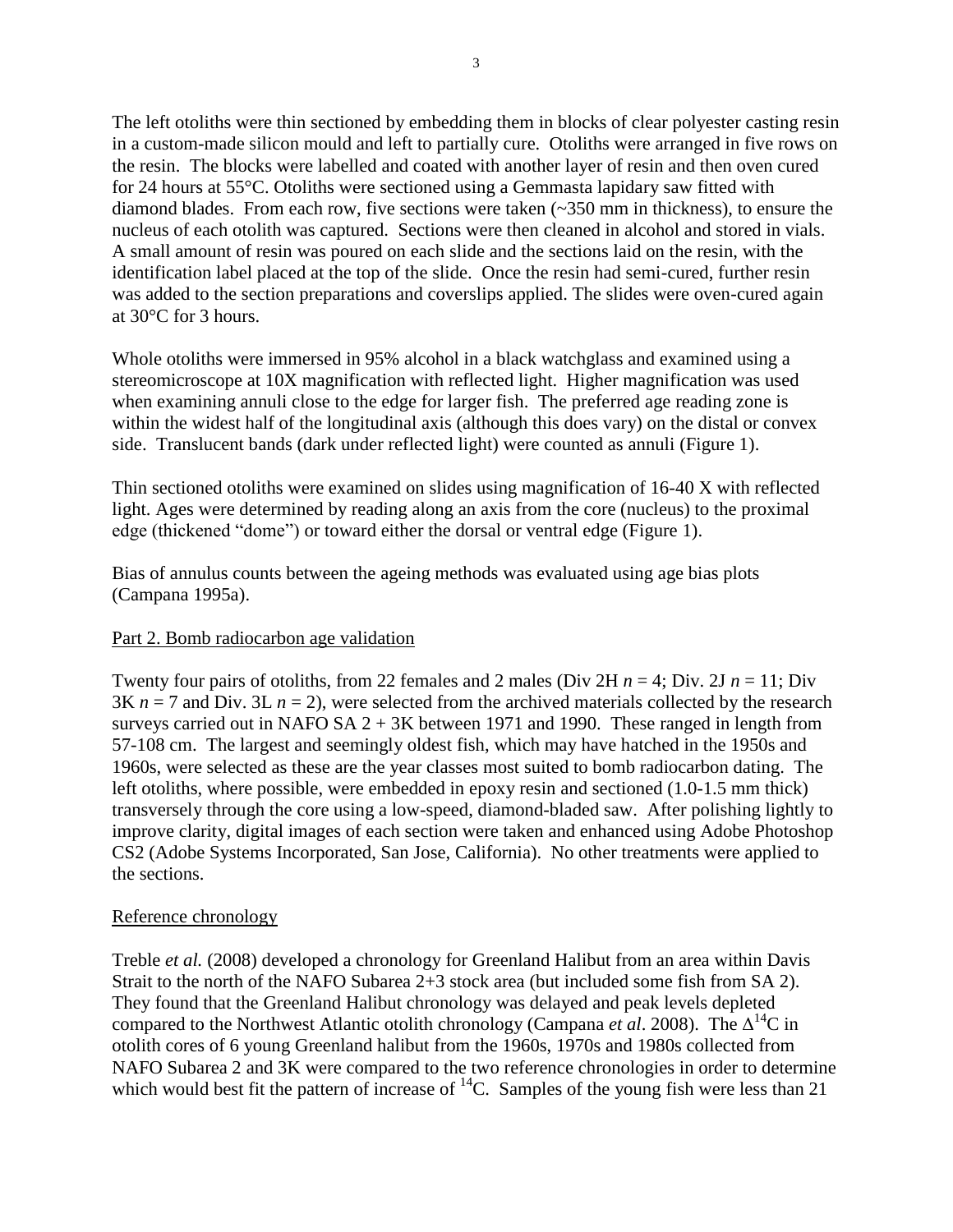cm, and effectively of known age  $(\pm 1$  year) based on the Petersen method of age validation (Bowering and Nedreaas 2001).

The cores corresponding to the first 3 years of growth of the left and right otoliths were extracted and combined to form a single sample to bring total sample mass used for  ${}^{14}C$  analyses to at least 3 mg, as individual core masses were insufficient for assays. The radii for the first three presumed annuli were confirmed through measurements of the dimensions of the sagittae collected from ages 0-3 individuals. Cores were isolated with a Merchantek computer-controlled micromilling machine using 300 μm diameter steel cutting bits and burrs. All otolith material was then decontaminated, stored in acid-washed glass vials and assayed for  ${}^{14}C$  using accelerator mass spectrometry (AMS) (Campana 2001). AMS assays also provided  $\delta^{13}C$  (‰) values, which were used to correct for isotopic fractionation effects. Radiocarbon values were subsequently reported as  $\Delta^{14}$ C, which is the per mil (‰) deviation of the sample from the radiocarbon concentration of 19<sup>th</sup>-century wood, corrected for sample decay prior to 1950 according to methods outlined by Stuiver and Polach (1977).

The reference chronology provides a known and dated  $\Delta^{14}$ C series against which the Greenland Halibut core assays can be compared. Uncertainty around the reference line is no more than 2 years between 1958 and 1972. Otolith cores from samples with prebomb levels of radiocarbon (as indicated by the reference chronology) must have been born before 1958, because postbomb radiocarbon levels are always much higher. Therefore, comparison of the radiocarbon levels of the validation otolith cores with the reference chronology allowed a  ${}^{14}C$  -based age for the fish to be determined.

The  $\Delta^{14}$ C value for a sample analyzed from Div. 2J, collected in 1990, fell well below the other values (-107.7) and was outside the area where it would be possible to predict the year of birth based on  ${}^{14}C$  assay (aged as 22). Therefore it was removed from the analysis.

## Growth curves

A von Bertalanffy growth curve was fit to the length and age data from the method comparison and bomb radiocarbon studies above. The equation for von Bertalanffy is:

$$
L_t = L_{\infty}(1-e^{-K(t-t)})
$$

where  $L_t$  is the expected length at age t;  $L_\infty$  is the asymptotic average length; K is the growth rate coefficient (units are year<sup>-1</sup>) and  $t_0$  is meant to represent the time or age when the average length was zero. Curves were fitted to the data for each sex using R script (Ogle, 2013).

## Results

#### Age structure comparison

The comparison of whole and thin sectioned otoliths indicated that whole otoliths underestimated section ages by more than 50% in some older fish. An age bias plot indicated that young fish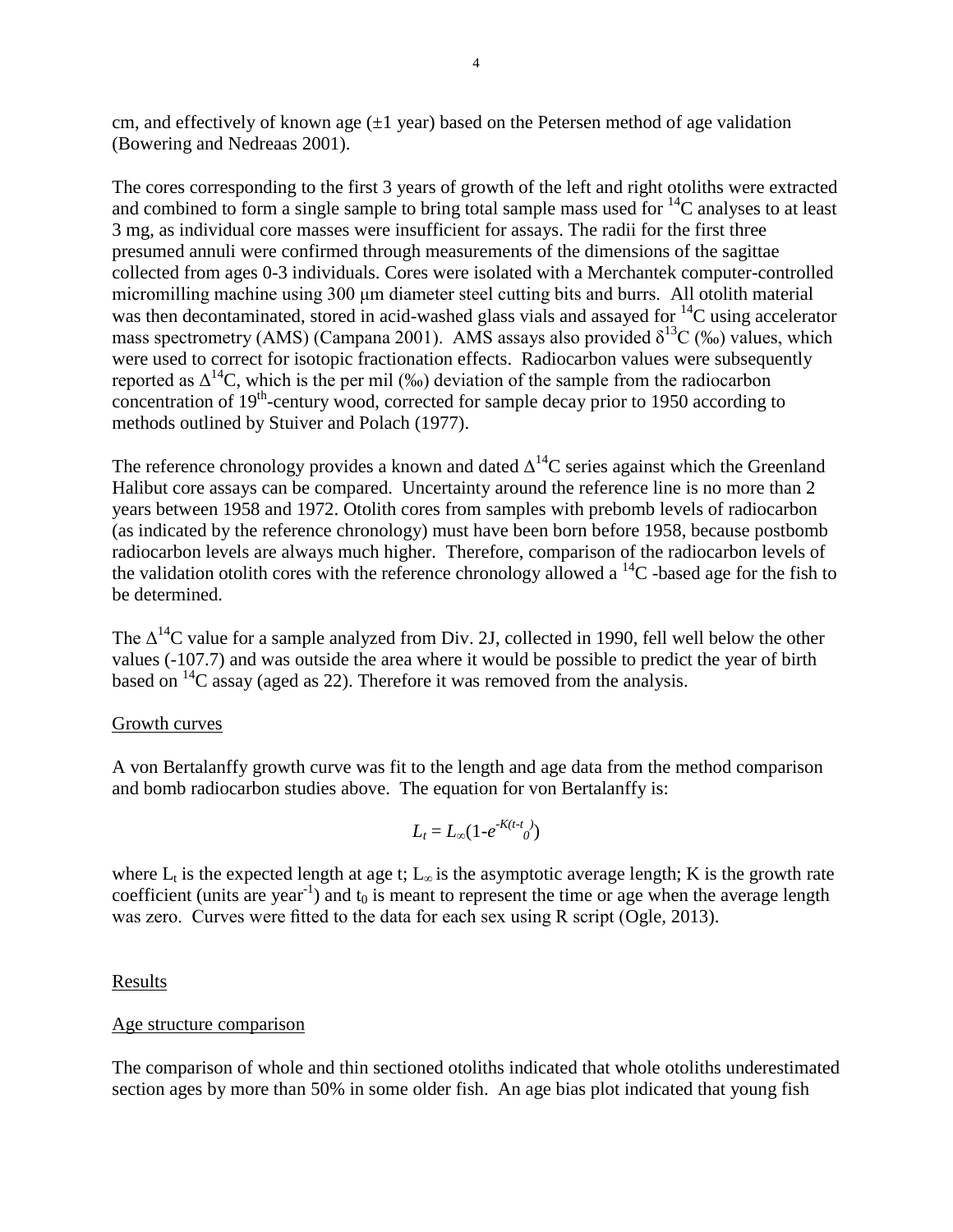were aged similarly using both methods  $(\pm 1 \text{ year})$  but the whole otolith method increasingly underestimated ages compared to the thin sections after about age 10 (approximately 60 cm) by up to 18 years (Figure 2).

The maximum age determined for whole otoliths was 18, and for thin sections was 33 years. In this study the maximum size was 70 cm total length (TL) for males, and 110 cm TL for females. Since these samples are amongst the largest sizes for Greenland halibut, they may represent something close to the longevity of the species in this region.

Means and 95% confidence intervals of fish length at age using thin sections to derive age are shown in Table 1. The oldest specimen in the sample was a 17 year old male, measuring 70 cm TL, and a 33 year old female, measuring 109 cm TL.

# ${}^{14}C$  Validation

The six young fish (<21 cm) A comparison of the  $^{14}$ C reference chronology of young Greenland Halibut from NAFO Div.  $2 + 3K$  in the 1960s, 1970s and 1980s with the commonly used Northwest Atlantic reference chronology (Campana *et al.* 2008) and with the Greenland Halibut reference chronology determined by Treble *et al*. (2008) indicates that the reference chronology for Greenland Halibut would be best used to validate the ages of Div. 2J3K fish, despite the fact that mostly otoliths from the Arctic stock were used to compose the curve (Figure 3). Therefore, the reference chronology developed by Treble *et al*. (2008) for Greenland Halibut, as supplemented by the 6 new young fish cores, was utilized in this study (Figure 3; Table 2) in order to validate the older fish from Div. 2J3K.

The period of increasing radiocarbon values (1958-1970) in the Greenland Halibut curve results in a relatively narrow range of  $\Delta^{14}$ C values (-10 to -80) that can be used for precise core validation. When the curve has flattened out (both pre- and post-bomb areas) then it is harder to get accurate ages during those periods.

The ages from sectioned otoliths indicated that the birthdates for these fish were close to those indicated by the reference chronology (Table 3; Figure 4), indicating that ages were therefore accurate. Some of the fish of lengths 57-69 cm TL were slightly over aged using thin sections. Furthermore the assigned age of three fish (aged 18-27 years) exceeded the <sup>14</sup>C age by > 5 years. Because  $^{14}$ C ages represent the minimum possible ages consistent with the radiocarbon data, these results indicate that the age readings from the otolith sections are on average, close to the actual age of these fish. The maximum observed age from whole and section ages from this subset of otoliths was 16 and 27 years respectively (Table 3; Figure 4).

## Growth curve estimates

The observed length at age was similar up to age 8 (53-54 cm TL) for both males and females, after which growth slowed disproportionately for females (Table 4). The predicted growth from the von Bertalanffy model supports this observation, with similar growth rates until about age 8- 9 for both sexes. Females, however, reached a larger asymptotic length (106 cm) than males (90 cm) (Figure 5).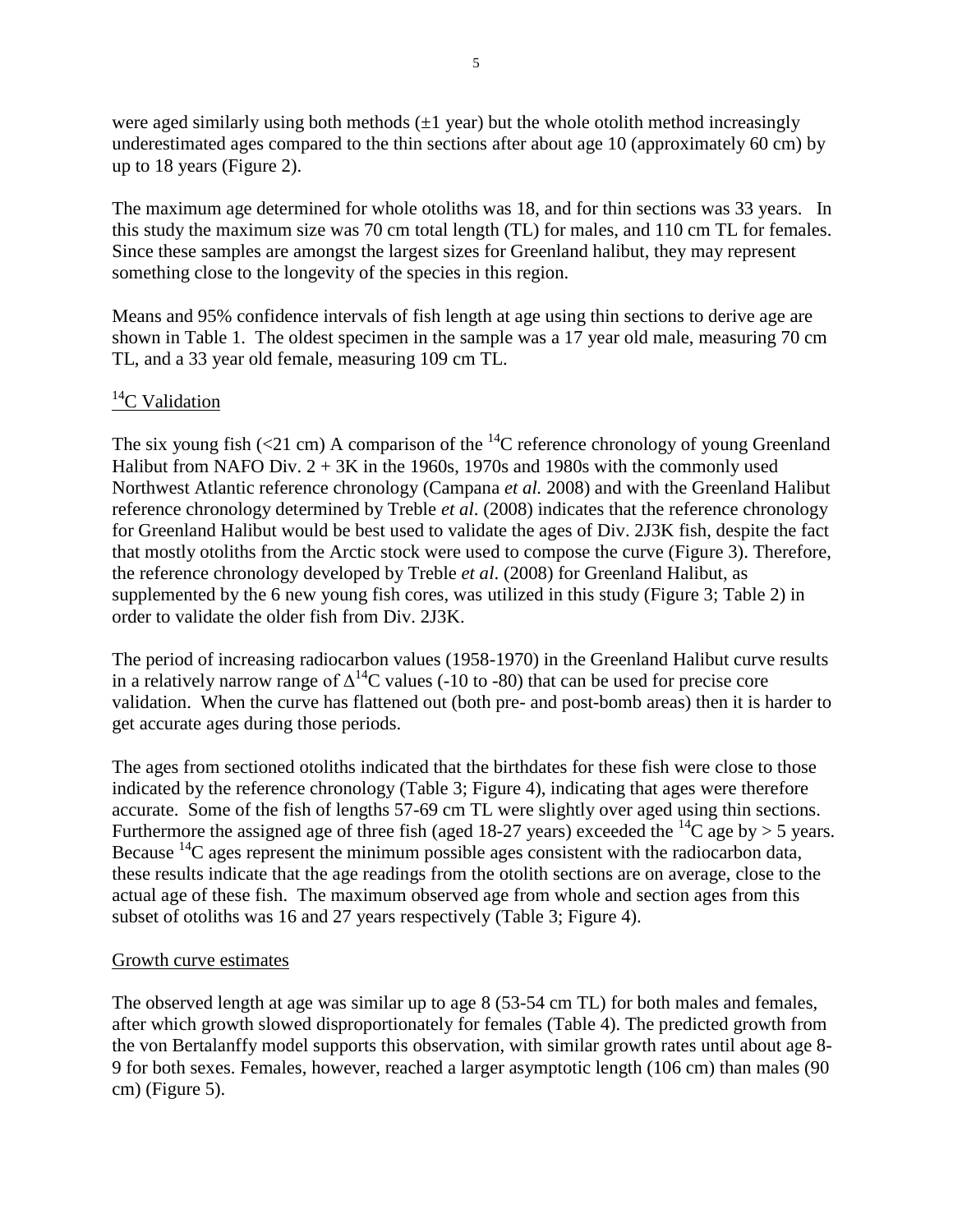The von Bertalanffy growth curves fit both male and female thin-sectioned age and length data reasonably well, but underestimated observed lengths of mature females and overestimated mature males slightly. There are small numbers of these fish at the largest length classes so this may improve with the addition of data points (Figure 5).

A comparison of growth rates from this study with those of previous studies indicates a major difference in growth rates estimated from whole otoliths and those estimated from thin sections, as expected (Figure 6). The growth estimates from Bowering and Nedreaas (2001) showed little if any slowing of growth as the fish aged, reaching a *L<sup>∞</sup>* of 260 cm (male) and 269 cm (female); this pattern of age truncation may also be indicative of the larger, old fish being underaged while the younger fish are not. All of the studies that used thin sections for age determination showed fast growth for ages up to age 9, with slowing thereafter.

#### Discussion

This is the first true age validation study that has been carried out for Greenland Halibut off Newfoundland and Labrador across all ages. Other ageing studies for Greenland Halibut in this region have corroborated age for the earliest ages; Lear and Pitt (1975) used length frequency patterns (Petersen method) to conclude that there was an annual formation of opaque and translucent zones on the whole otoliths of Greenland Halibut up to the age of 3 years. Bowering and Nedreaas (2001) used the same method to provide length at age estimates up to the age of 4 years with an average growth of 6-8 cm per year. There were some differences in length at age even between these two studies. For example, Lear and Pitt (1975) determined that an average three year old was 16 cm in length, while Bowering and Nedreaas (2001) concluded that three year old fish averaged 21 cm. This is likely due to the presumed occurrence of a protracted spawning season, and therefore large variation in size for the youngest year classes (Bowering and Nedreaas 2001). It also may be due to confusion on selection of the first annulus as the settling mark (mark on the otolith that forms during metamorphosis) appears strongly in this species.

Bomb radiocarbon analyses presented here were successful in validating the thin section method for ageing Greenland Halibut otoliths in NAFO Div. 2+3K. Greenland Halibut can be aged accurately, on average, up to 27 years using thin sectioned otoliths. A comparison of the  ${}^{14}C$  in the otolith cores of adults compared to the reference collection indicates that ages are the true ages because biased ages would be phase-shifted in relation to the reference chronology. As reported throughout the literature, bomb radiocarbon assays derived from nuclear testing in the 1950s and 1960s provide one of the best validation techniques for old fish (Kalish 1993; Campana 1999; Campana *et al.* 2008). This method has been used to validate age in other flatfish species such as Atlantic Halibut (Armsworthy and Campana 2010), Petrale Sole (Haltuch *et al.* 2013), Pacific Halibut (Piner and Wischniowski, 2004) and Yellowtail Flounder (Dwyer *et al*. 2003).

Whole otoliths have provided underestimates of age in many studies and are not accurate for most fish at the oldest ages (Campana 2001), with few exceptions (American Plaice,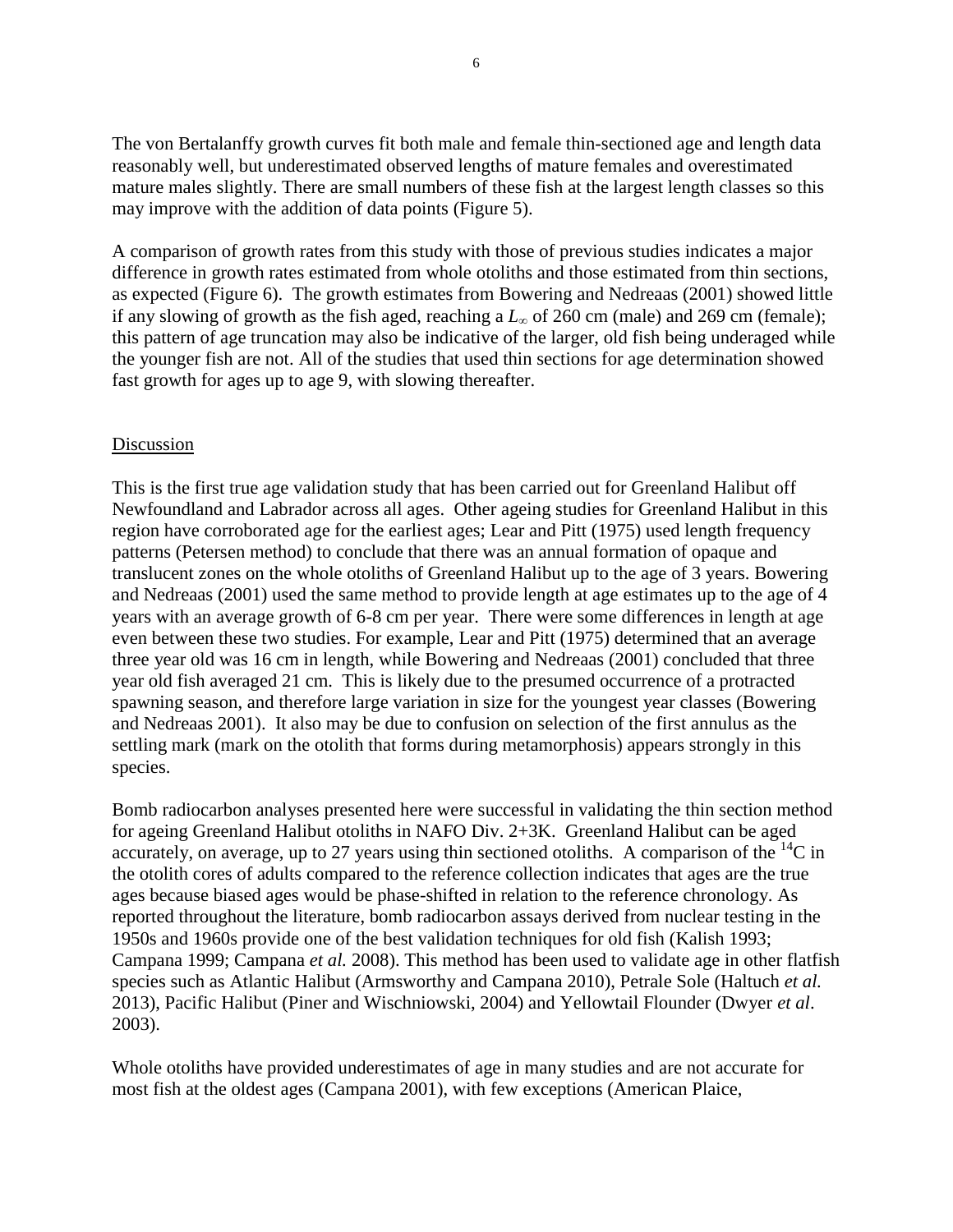*Hippoglossoides platessoides*; Morin *et al.* 2013). In this study, whole otoliths gave the same age as thin sections up to 9 years of age (60 cm) after which estimates from whole otoliths underestimated the true age of Greenland Halibut for the oldest fish, up to 60% in some cases (up to 18 years). This bias increases with fish size. Information from prior workshops and exchanges for age interpretation of Greenland Halibut indicated that the divergence in age between whole and sectioned otoliths begins around age 5 (ICES 2011). This difference in results may be due to the fact a very slightly different method was used to section the whole otoliths in prior workshops and in this study. There may also be an improved ability to age using thin sections over time.

As with other species, the new otolith material in whole otoliths is laid down over the old growth (Chilton and Beamish 1982); this lack of relationship between fish length and age has been called uncoupling (Wright *et al*. 1990). The Greenland Halibut otolith, which is quite thin compared to other flatfish species, with its unusual finger-like protrusions and thickened "dome" region on the left otolith, is especially difficult to age (for both whole and thin sectioned otoliths). This "peri-sulcular" thickening of the left otolith is unique to Greenland halibut (J. Casselman, Pers. Comm.) and may be the best area along which to count annuli in cross-section.

Generally there was a good fit of the amount of  ${}^{14}C$  in the cores of the Greenland Halibut otoliths to the reference chronology. However, there were three thin-sectioned otoliths that did not fit well and resulted in underageing. Kalish *et al.* (1997) indicated that differences seen in the timing and magnitude of peak values might be due to the penetration and dilution of radiocarbon in deeper water, as well as various water mixing characteristics. The habitat of Greenland Halibut is on the Continental shelf and deep slopes > 1500 m (although generally found between 300-500 m) off the Grand Bank and into the Flemish Pass. As such the habitat is affected by major water currents, such as the Labrador Current and Gulf streams. It is thought that large mature females prefer deeper waters (Morgan and Bowering 1997) and these three otoliths might have been from correctly aged, but for environmental reasons did not fit the chronology. However, there was no correlation with depth and the amount of  ${}^{14}C$  in the three otolith cores that did not fit the reference curve, indicating these fish had to be even older than the age estimated from the thin section. Thin-sections can sometimes fail to provide an accurate age for other species, such as sablefish (*Anaoploma fimbria*) (Beamish and McFarlane 2000), and Yellowtail Flounder (*Limanda ferruginea*) (Dwyer *et al.* 2003) but in most cases this has just been by a few years at most. Treble *et al*. (2008) reported this for Arctic Greenland halibut on a larger scale. It seems that annuli are much clearer and easier to interpret from otoliths in populations further south, although growth rates appear to be similar. This may indicate that thin sections are appropriate for ageing Arctic Greenland halibut as well, but may need enhancement of the annuli. Indeed, even whole otoliths from northern stocks are more difficult to age than whole otoliths from more southern stocks (M. Treble, Pers. Comm.).

Maximum age from <sup>14</sup>C indicates that both the Arctic and Northwest Atlantic stocks have longevity of at least 30 years and since the bomb radiocarbon sample here included fish lengths close to the known maximum fish size, it seems likely that this approximates the actual longevity of the species. Greenland Halibut is considered a moderately lived flatfish; other flatfish are considered long lived, such as Atlantic Halibut (40-50 years; Armsworthy and Campana 2010), Pacific Halibut (55 years; Piner and Wischniowski 2004), Dover Sole (60 years; Munk 2001)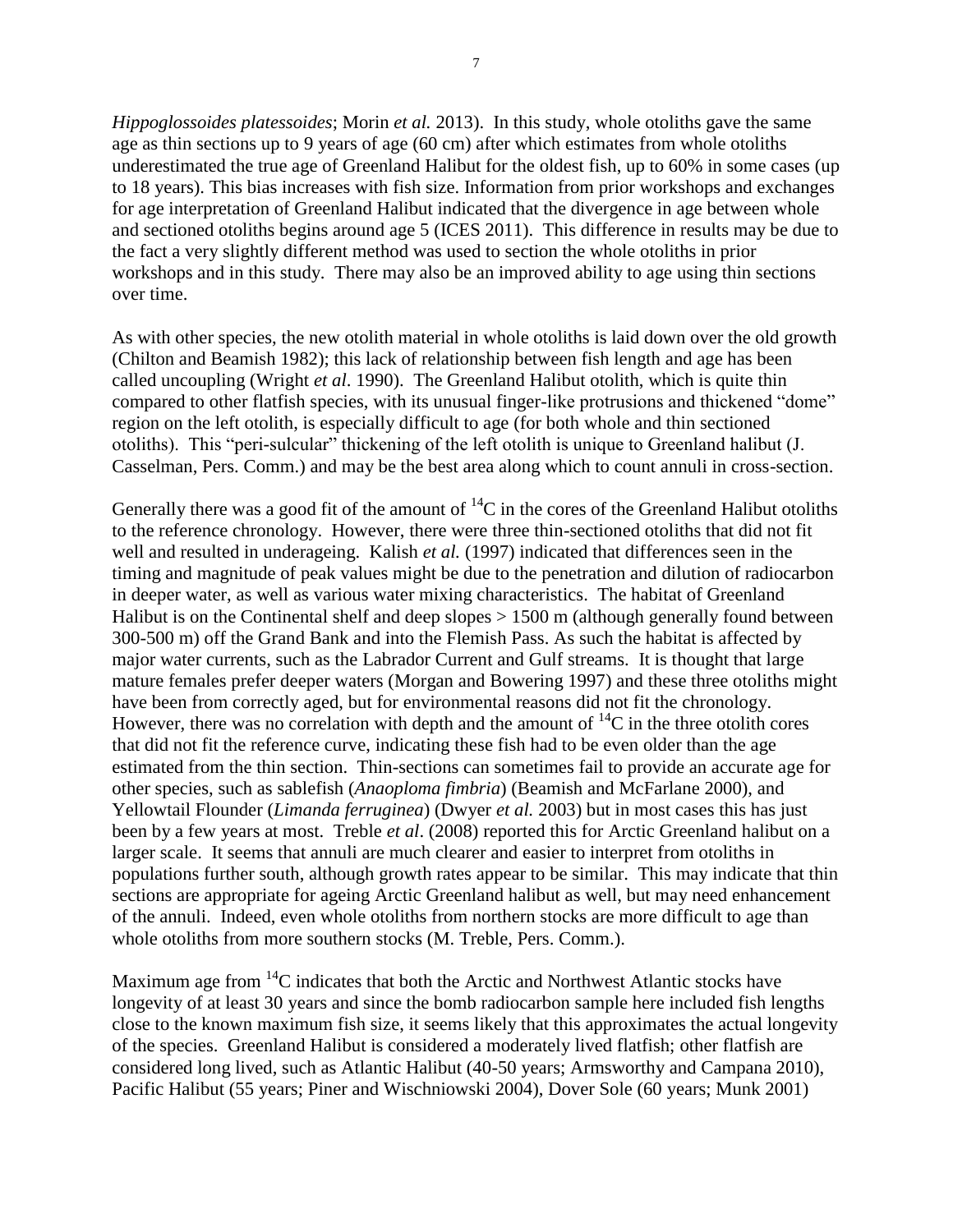and some less long lived, but with longevities greater than age estimates from traditional whole otoliths would have indicated (Yellowtail Flounder 25 years; Dwyer *et al.* 2003) and Starry Flounder (*Platichthys stellatus*, 24 years; Campana 1984).

Growth rates estimated from thin sections are slower than those estimated from whole otoliths, which indicate linear growth (Bowering 1978). Despite difficulties associated with ageing the Arctic stock using thin sections, it would seem that both the Arctic and more southern stocks of Greenland Halibut have similar growth rates. Treble *et al.* (2008) concluded that growth estimated from bomb radiocarbon ages and oxytetracycline (OTC)-marked tagging returns was about 3.5 cm/year for 50 cm adult Greenland Halibut and 1.8 cm/year for 70 cm fish. From our study, the growth rate for 50-70 cm fish was about 2.4 cm/year, and for >70 cm fish was 1.4 cm/year. Recent tagging results indicate that some degree of mixing between stocks occurs; at least 10 fish (out of 240 returns; approximately 4.2%) tagged in either the Arctic or off Greenland and Norway have been recaptured off Labrador and Newfoundland (M. Treble, Pers. Comm.). Prior tagging from this experiment indicated slow growth for these fish, demonstrated (from OTC/SrCl marking) that new growth on the whole otolith masks old growth, and revealed that the expected number of annuli based on time at liberty were not visible in this structure. Even OTC marking examined from the thin section indicated that otolith growth was uneven and that annuli could not always be seen (Treble *et al.* 2008).

As with other marine flatfish (Beverton 1964; Pitt 1974; Dwyer *et al*. 2002), Greenland Halibut exhibit pronounced sexual dimorphism with respect to size, with males reaching a lower maximum length (L∞) than females. The difference between sexes is thought to be due to the manner in which males and females channel surplus energy into growth and reproduction. Growth rate is similar between males and females up to about age 10 years but females live much longer than males. Greenland Halibut appear to mature considerably later, and at larger sizes, in the northern area of this region (Div. 2+3K) than in other stocks (Bowering and Nedreaas 2001). This study would indicate that this late maturation would occur even later, based on ages estimated from thin sectioned otoliths. Males have an  $L_{50}$  of 60 cm, corresponding to an  $A_{50}$  of 10 years, which is not affected by new ageing from thin sections. Females have an  $L_{50}$  of 70-75 cm, which corresponds to an  $A_{50}$  of 14-15 years, thus requiring further exploration.

In the current stock assessment, the proportion of old fish in the population is very small; in the RV survey this number is less than 2% and for the commercial catch this value depends on gear and fleet but ranges from 1-11% (Healey 2011). Thus it does not appear that the ageing problem that occurs with older fish is critical to the assessment model, but will have to be examined more closely. It cannot be assumed that incorrect ageing of the oldest fish using whole otoliths would not have any impact, as maximum age affects M and this study would suggest that the value for M used in the assessment (0.2) may need to be re-evaluated. Gregg *et al*. (2006) estimated an M of 0.15 for Greenland halibut using thin sections stained with aniline blue. Cooper *et al*. (2007) independently concluded that M was about 0.12 for the same stock of Greenland halibut using the relationship with gonadosomatic index (GSI). Using M≈tmax/4.22 (maximum age in years) as a rule of thumb (Hewitt and Hoenig 2005), and assuming a maximum age of 33 years, natural mortality is 0.13, which is comparable to 0.15 from Gregg *et al.* (2006) and 0.12 from Treble *et al.* (2008).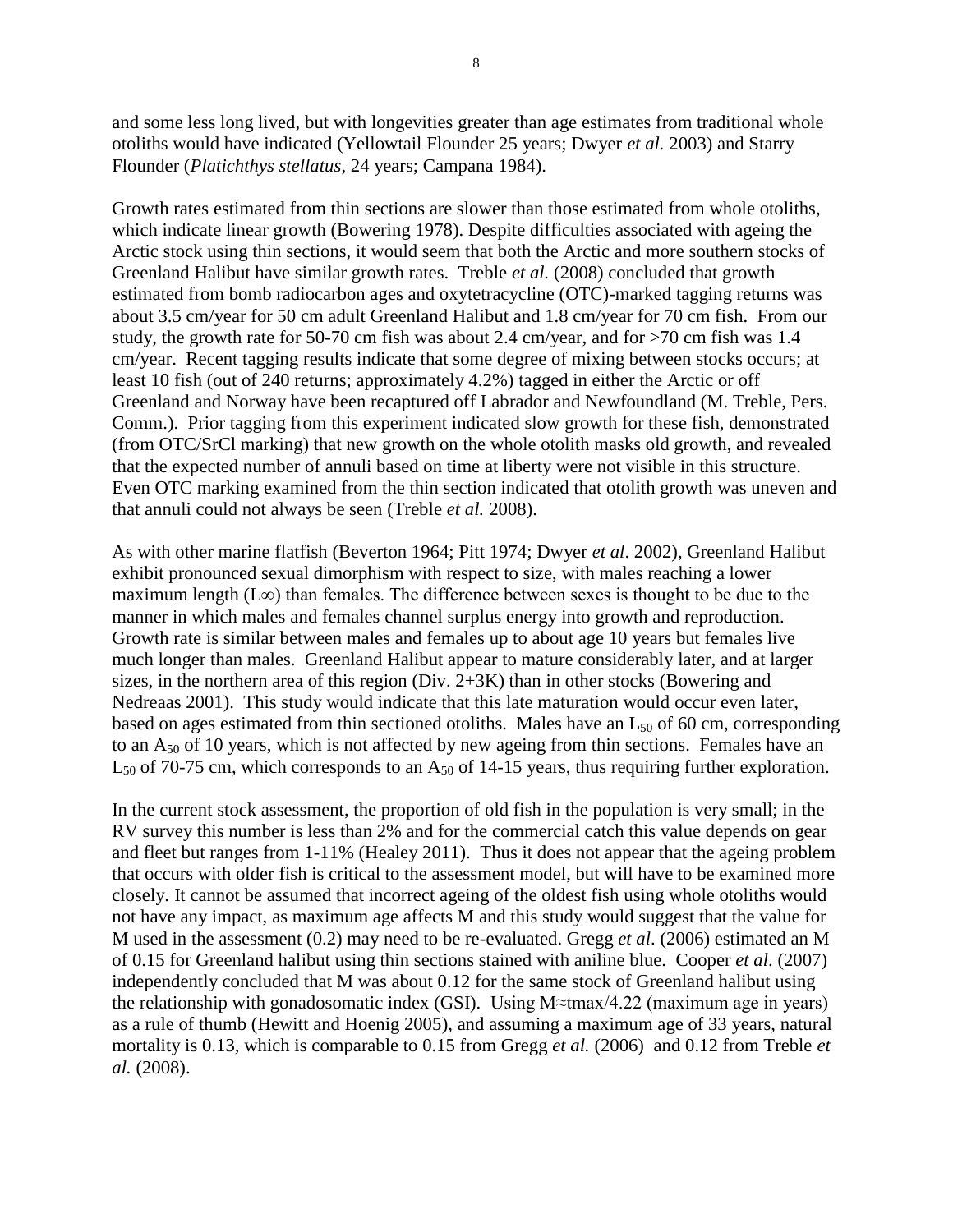This study concluded that Greenland halibut in SA 2+3KLMNO are slower growing and longer lived than was previously believed based on ages from whole otoliths. They reach a maximum age of approximately 35 years, and growth slows after age 9 (based on newly validated ages) in both males and females, with females reaching a larger maximum size than males. This paper focuses on improved age estimation for Greenland halibut, a commercially and ecologically important fish species in the Northwest Atlantic. Hence, knowledge of age and growth is vital in assessing this resource and determining biological parameters for the region. Thin sectioning of otoliths is recommended for ageing all or a subsample of fish older than 9 years. Therefore the age-disaggregated results for fish older than 9 years old are likely to be biased, and multiple cohorts may be within the assigned ages. Examination of the age distribution from the last assessment of this stock (Healey 2011), however, indicated that the overall effect of revising these ages on the assessment may be limited. In order to examine how to treat the fish aged 10+ that have already been aged using whole otoliths, this will have to be studied further, but could involve such things as: subsampling the females (as most males are unaffected) > 60 cm and reageing or determining whether a plus group of 10+ would be suitable in the assessment. Conversion factors have not been the answer to most ageing problems (herring (*Clupea harengus*, Melvin and Campana 2010), Haddock (Campana 1995b), Yellowtail Flounder (Koen-Alonso *et al*. 2006) because of somatic and otolith growth uncoupling. During the 2006 Greenland Halibut assessment (Healey and Mahé 2006)), sensitivity analyses indicated that model results were robust for differing choices of the plus-group age (down to as low as ages 11+), but future work should focus on how to incorporate this new knowledge into the assessment and/or any review of the management strategy that currently exists for this stock. Results will be used to make recommendations to the Greenland halibut NAFO SA 2+ 3KLMNO assessment, and possibly other stocks of Greenland halibut assessed at NAFO.

#### **References**

Albert, O.T., M. Jvalsund, T. Vollen and A.-B. Salberg. 2009. Towards Accurate Age Determination of Greenland Halibut. J. Northw. Atl. Fish. Sci., 40: 81-95

Armsworthy, S. L. and Campana, S. E. 2010. Age determination, bomb-radiocarbon validation and growth of Atlantic halibut (*Hippoglossus hippoglossus*) from the Northwest Atlantic. Envir. Biol. Fish. 89:279-295

Beamish, R. J. and G.A. McFarlane. 2000. Reevaluation of the interpretation of annuli from otoliths of a long-lived fish, *Anoploma fimbria*. Fish. Res. 46: 105-111

Beverton R.J.H. 1964. Differential catchability of male and female plaice in the North Sea and its effect on estimates of abundance. Journal du Conseil International pour Exploration de la Mer. 155:103-112

Bowering, W. R. 1978. Age and growth of Greenland halibut, *Reinhardtius hippoglossoides* (Walbaum), in ICNAF subareas 2-4. ICNAF Res. Bull. 13: 5-10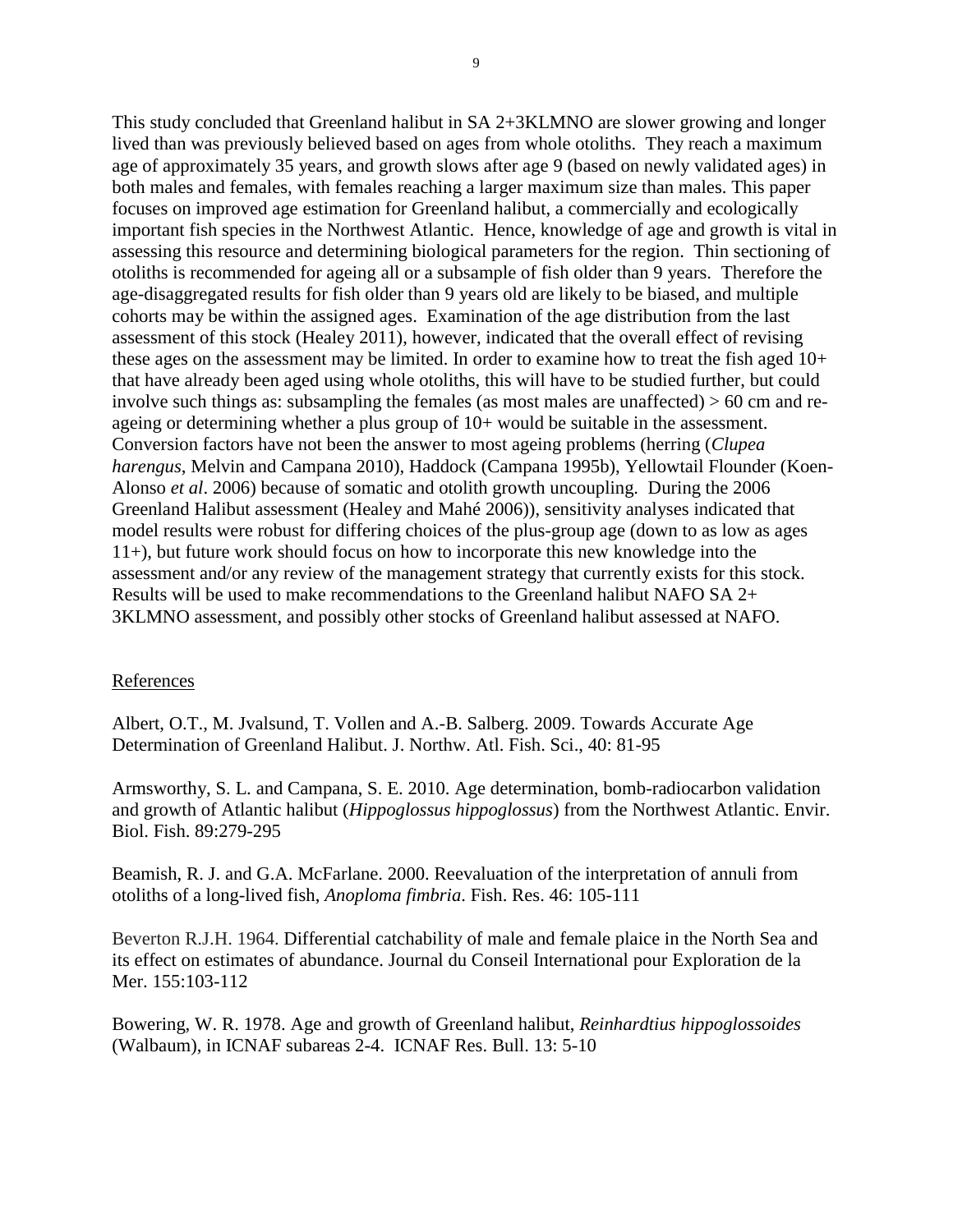Bowering, W. R. 1983. Age, growth and sexual maturity of Greenland halibut, *Reinhardtius hippoglossoides* (Walbaum), in the Canadian Northwest Atlantic. Fish. Bill. 81: 599-611

Bowering W. R. and K. H. Nedreaas. 2001. Age validation and growth of Greenland halibut (*Reinhardtius hippoglossoides* (Walbaum)): A comparison of populations in the Northwest and Northeast Atlantic. Sarsia 86: 53-68

Campana, S. E. 1984. Comparison of age determination methods for the starry flounder. Trans. Am. Fish. Soc. 113:365-369

Campana, S. E., M.C. Annand and J.I. McMillan. 1995a. Graphical and statistical methods for determining the consistency of age determinations. Trans. Am. Fish. Soc. 124:131-138

Campana, S. E. 1995b. Expert age determination of 4VW and 4X haddock otoliths by national and international laboratories. DFO Atl. Fish. Res. Doc. 95/120, 19 p.

Campana, S. E. 1997. Use of radiocarbon from nuclear fallout as a dated marker in the otoliths of haddock, *Melanogrammus aeglefinus*. Mar. Ecol. Prog. Ser. 150:49-56

Campana, S. E. 2001. Accuracy, precision and quality control in age determination, including a review of the use and abuse of age validation methods. J. Fish Biol. 59:197-242

Campana, S. E., Casselman, J. M., and Jones, C. M. 2008. Bomb radiocarbon chronologies in the Arctic, with implications for the age validation of lake trout (*Salvelinus namaycush*) and other Arctic species. Can. J. Fish. Aquat. Sci. 65:733-743

Chilton, D. E. and R. J. Beamish. 1982. Age determination methods for fishes studies by the Groundfish Program at the Pacific Biological Station. Can. Spec. Publ. Fish. Aquat. Sci. 60 p.

Cooper, D. W., K. P. Maslenikov, and D. R. Gunderson. 2007. Natural mortality rate, annual fecundity, and maturity at length for Greenland halibut (*Reinhardtius hippoglossoides*) from the northeastern Pacific Ocean. Fish Bull., 205: 296-304

Dwyer, K.S., S. J. Walsh and S. E. Campana. 2003. Age determination, validation and growth of Grand Bank yellowtail flounder (*Limanda ferruginea*). ICES J. Mar. Sci. 60: 1123-1138

Gregg, J.L., D. M. Anderl, and D. K. Kimura. 2006. Improving the precision of otolith-based age estimates for Greenland halibut (Reinhardtius hippoglossoides) with preparation methods adapted for fragile sagittaw. Fish. Bull., 104: 643-648

Haltuch, M. A., K. Ono, and J. Valero. 2013. Status of the U.S. petrale sole resource in 2012. Pac. Fish. Manage. Coun., Portland, OR. [https://www.pcouncil.org](https://www.pcouncil.org/)

Healey, B. P. 2011. An assessment of Greenland halibut (*Reinhardtius hippoglossoides*) in NAFO Subarea 2 and Divisions 3KLMNO. NAFO SCR Res. Doc. 11/036, Ser. No. N5921 67pp.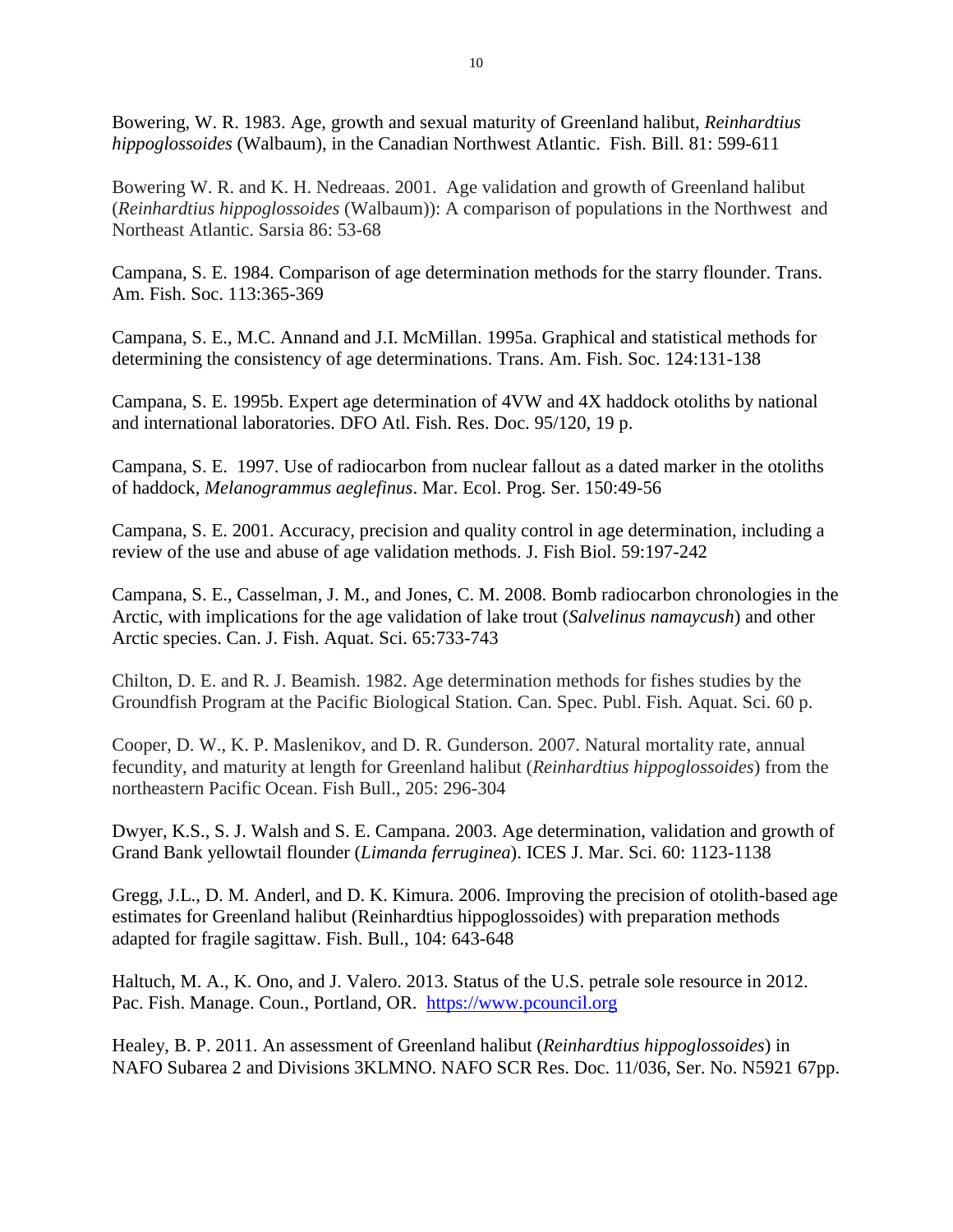Healey, B. P. and J.-C. Mahé. 2006. An assessment of Greenland halibut (*Reinhardtius hippoglossoides*) in NAFO Subarea 2 and Divisions 3KLMNO. NAFO SCR Res. Doc. 06/51, Ser. No. N5281, 39pp.

Hewitt, D. A. and J. M. Hoenig. 2005. Comparison of two approaches for estimating natural mortality based on longevity. Fish. Bull. 103(2): 433-437

ICES. MS 1997. Report of the ICES/NAFO workshop on Greenland halibut age determination*.* ICES CM 1997*/*G:1, 53 p.

2003. Report of the Arctic Fisheries Working Group*.* ICES CM 2003/ACFM:22

2008a. Report of the Arctic Fisheries Working Group (AFWG). ICES CM 2008*/*ACOM:01*,* 542 p.

2008b. Report of the North-Western Working Group (NWWG). ICES CM 2008/ACOM:03, 586 p.

2011. Report of the Workshop on Age Reading of Greenland Halibut (WKARGH). ICES CM 2011/ACOM:41, 35 p.

Kalish, J. M. 1993. Pre and post bomb radiocarbon in fish otoliths. Earth Planet. Sci. Lett. 114: 549-554

Koen-Alonso, M., K.S. Dwyer and S. J. Walsh. 2006. An update on the Canadian Re-ageing Effort for Building Age-length Keys for Yellowtail Flounder on the Grand Bank. NAFO SCR Res. Doc. 06/21, Ser. No. N5238, 5pp.

Lear, W. H. and T. K. Pitt. 1975. Otolith age validation of Greenland halibut (*Reinhardtius hippoglossoides*). J. Fish. Res. Board Can. 32: 289-292

Kalish, J. M. 1995b. Radiocarbon and fish biology. *In* Recent Developments in Fish Otolith Research, pp. 637-654. Ed. By D. H. Secor, J. M. Dean and S. E. Campana. University of South Carolina Press, South Carolina, 730 pp.

Kalish, J.M., J. M. Johnston, D. C. Smith and A. K. Morison and S. G. Robertson. 1997. Use of the bomb radiocarbon chronometer for age validation in the blue grenadier *Macruonus novazelandiae*. Mar. Biol. 128: 557-563

Morin, R., LeBlanc, S. G., and Campana, S. E. 2013. Bomb radiocarbon validates age and longterm growth declines in American plaice in the southern Gulf of St. Lawrence. Trans. Am. Fish. Soc. 142:458-470

Melvin, G. D. and Campana, S. E. 2010. High resolution bomb dating for testing the accuracy of age interpretations for a short-lived pelagic fish, the Atlantic herring. Envir. Biol Fish. 89:297- 311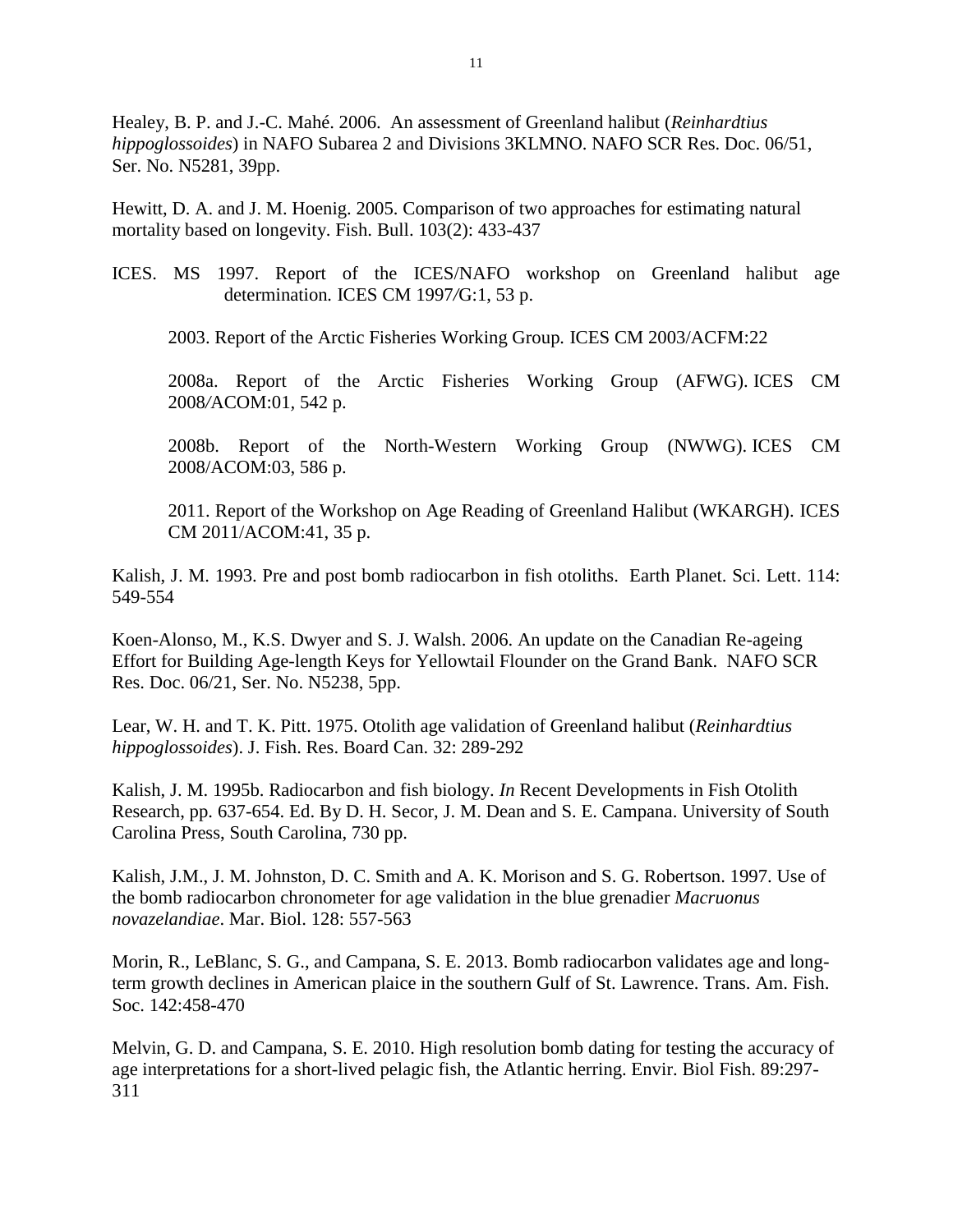Morgan, M. J. and W. R. Bowering. 1997. Temporal and geographic variation in maturity at length and age of Greenland halibut (*Reinhardtius hippoglossoides*) from the Canadian northwest Atlantic with implications for fisheries management. ICES J. Mar. Sci. 54: 875-885

Ogle, Derek H. (2013a). FSA: Fisheries stock assessment methods. R package version 0.4.1.

Munk, K. M. 2001. Maximum ages of groundfishes in waters off Alaska and British Columbia and considerations of age determination. Alaska Fish. Res. Bull. 8: 12-21

Piner, K. R. and Wischniowski, S. G. (2004), Pacific halibut chronology of bomb radiocarbon in otoliths from 1944 to 1981 and a validation of ageing methods. Journal of Fish Biology, 64: 1060–1071

Treble, M. A. and K. S. Dwyer. 2008. Report of the Greenland halibut (*Reinhardtius hippoglossoides*) Age Determination Workshop. NAFO Sci. Coun. Studies 41: 96pp

Treble, M.A., Campana, S. E., Wastle, R.J., Jones, C. M. and Boje, J. 2008. Growth analysis and age validation of a deepwater Arctic fish, the Greenland halibut (*Reinhardtius hippoglossoides*). Can. J. Fish. Aquat. Sci. 65:1047-1059

Treble, M. and K.S. Dwyer (Eds.). 2006. Report of the Greenland Halibut (*Reinhardtius hippoglossoides*) Age Determination Workshop. NAFO SCR Doc. 06/49, Ser. No. N5276, 84pp.

Wright, P.J., N. B. Metcalfe and J. E. Thorpe. 1990. Otolith and somatic growth rates in Atlantic salmon parr, *Salmo salar* L: evidence against coupling. J. Fish. Biol. 36: 241-249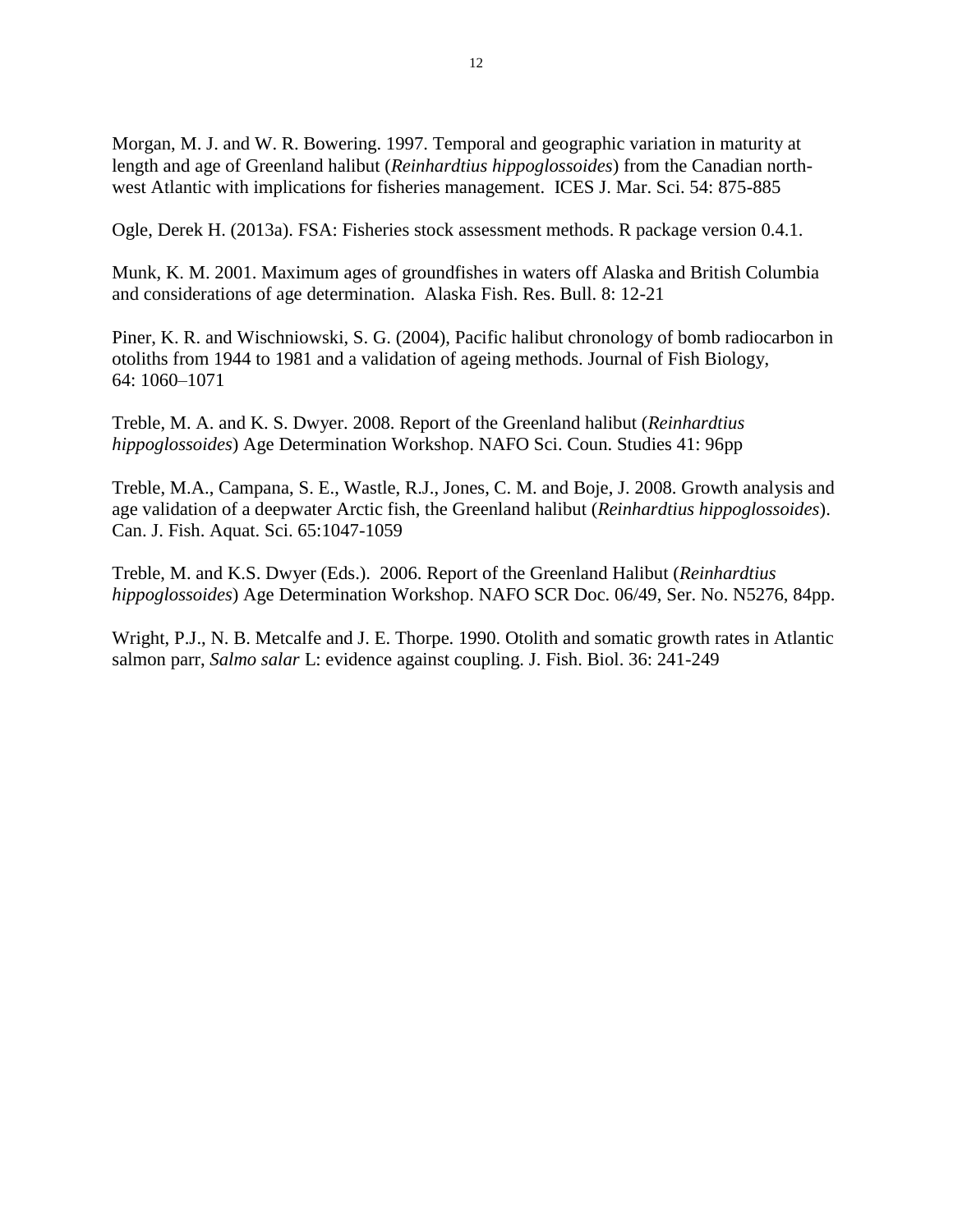| Age              |        | Male                     |                  |                          | Female                   |                          |
|------------------|--------|--------------------------|------------------|--------------------------|--------------------------|--------------------------|
|                  | Mean   |                          |                  | Mean                     |                          |                          |
|                  | Length | CI                       | $\boldsymbol{n}$ | Length                   | CI                       | $\boldsymbol{n}$         |
|                  | (cm)   |                          | (cm)             |                          |                          |                          |
| $\boldsymbol{0}$ | 9      | $\overline{\phantom{0}}$ | $\overline{1}$   | 9.2                      | 0.7                      | $\overline{5}$           |
| $\,1$            |        |                          | $\boldsymbol{0}$ | 13.5                     | 0.6                      | $\overline{4}$           |
| $\overline{c}$   | 16.4   | 1.9                      | 10               | 17.1                     | 1.7                      | $10\,$                   |
| $\overline{3}$   | 22.9   | 2.5                      | 14               | 22.5                     | 2.7                      | 11                       |
| $\overline{4}$   | 28.6   | 2.5                      | 9                | 27.4                     | 1.6                      | 18                       |
| 5                | 35.4   | 2.3                      | 17               | 34.7                     | $\overline{4}$           | 11                       |
| $\sqrt{6}$       | 40     | 3.3                      | 13               | 42.2                     | 3.4                      | 14                       |
| $\boldsymbol{7}$ | 45.2   | 4.3                      | 10               | 48.4                     | $1.7\,$                  | 8                        |
| $8\,$            | 52.6   | 5.7                      | $8\,$            | 54                       | 6.1                      | 6                        |
| 9                | 58.1   | 4.5                      | 8                | 64.5                     | 4.1                      | 6                        |
| 10               | 59.3   | 6.5                      | $\overline{4}$   | 60.8                     | 5.4                      | 5                        |
| 11               | 60     |                          | $\mathbf 1$      | 62                       | $\overline{\phantom{a}}$ | $\,1$                    |
| 12               |        |                          |                  | 71                       | 8.5                      | 6                        |
| 13               | 50     |                          | $\,1\,$          | 74.2                     | 10.4                     | $\boldsymbol{6}$         |
| 14               | 55     |                          | $\mathbf{1}$     | 86.2                     | 6.7                      | $\boldsymbol{6}$         |
| 15               |        |                          |                  | 86.4                     | 10.4                     | $\overline{7}$           |
| 16               |        |                          |                  | 81.6                     | 6.8                      | $\boldsymbol{7}$         |
| 17               | 68     | 3.9                      | $\sqrt{2}$       | $77\,$                   | 5.5                      | $\boldsymbol{6}$         |
| 18               |        |                          |                  | 78                       | 6.9                      | $\boldsymbol{6}$         |
| 19               |        |                          |                  | 78                       | 10.8                     | $\overline{3}$           |
| 20               |        |                          |                  | $\blacksquare$           | $\overline{a}$           | ÷,                       |
| 21               |        |                          |                  | 92                       | 10.1                     | 5                        |
| 22               |        |                          |                  | 89                       | 10.3                     | $\overline{7}$           |
| 23               |        |                          |                  | 85                       |                          | $\overline{c}$           |
| 24               |        |                          |                  | 85                       |                          | $\mathbf{1}$             |
| 25               |        |                          |                  | $\overline{\phantom{a}}$ |                          | $\overline{\phantom{0}}$ |
| 26               |        |                          |                  | 104                      | $\overline{2}$           | $\overline{c}$           |
| 27               |        |                          |                  | 84.5                     | 32.3                     | $\overline{2}$           |
| 28               |        |                          |                  | $\overline{a}$           |                          | $\overline{a}$           |
| 29               |        |                          |                  | $\overline{\phantom{0}}$ |                          | $\overline{a}$           |
| 30               |        |                          |                  | 88                       |                          | $\,1$                    |
| 31               |        |                          |                  | $\overline{a}$           |                          |                          |
| 32               |        |                          |                  |                          |                          |                          |
| 33               |        |                          |                  | 109                      |                          | $\mathbf{1}$             |

Table 1. Means and confidence intervals of length at age for male and female Greenland Halibut (*Reinhardtius hippoglossoides*) from thin sectioned otoliths.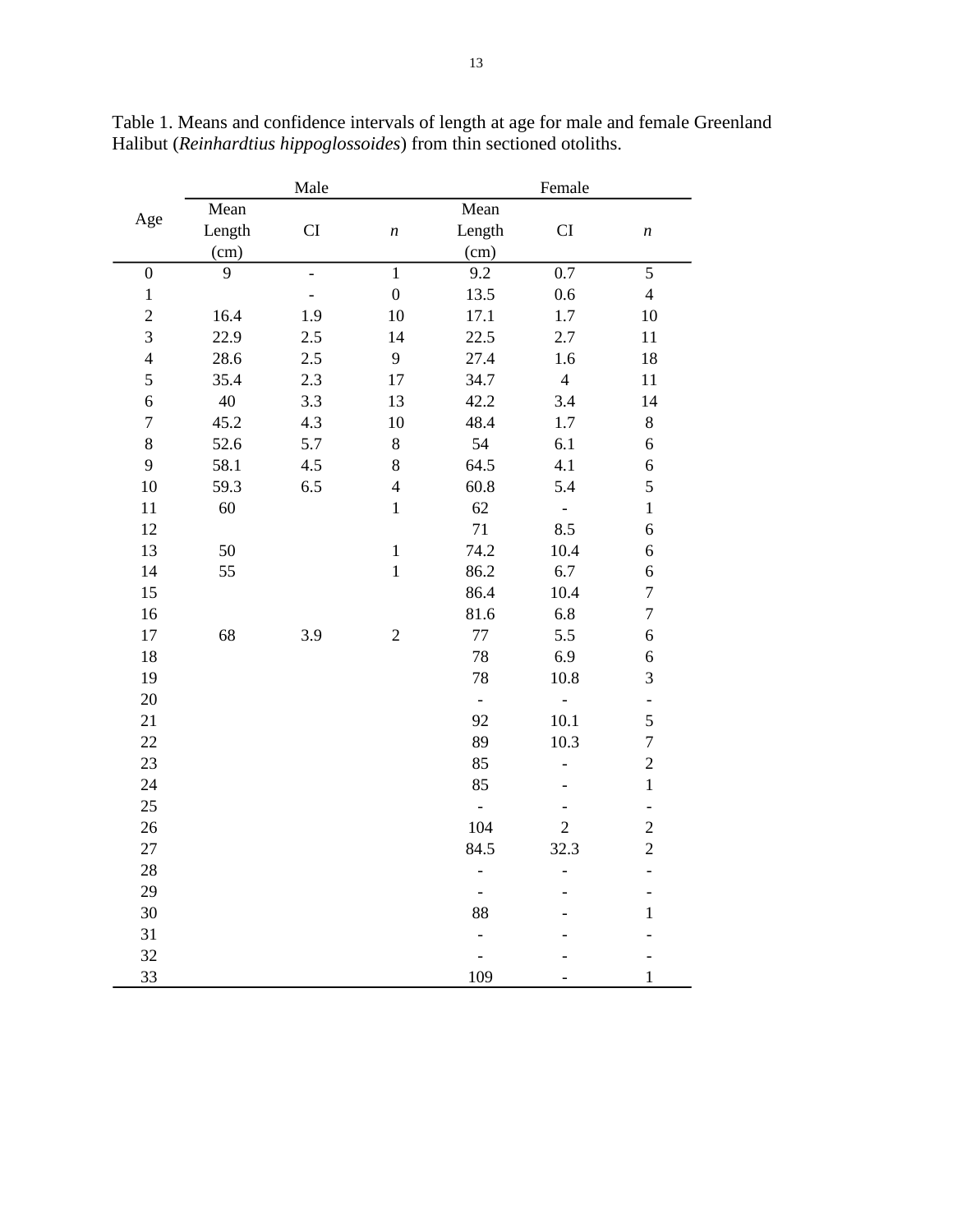| <b>NAFO</b> | Year<br>Sampled | Length<br>$\rm (cm)$ | <b>Sex</b> | Whole Age                   | Section<br>Age | $\Lambda^{14}C$ |
|-------------|-----------------|----------------------|------------|-----------------------------|----------------|-----------------|
| Div. 2G     | 1966            | 14                   | F          |                             |                | $-32.15$        |
| Div. 2G     | 1966            | 17                   | M          | $\mathcal{D}_{\mathcal{A}}$ | 3              | $-20.15$        |
| Div. 3K     | 1970            | 21                   | F          | 3                           | 3              | $-10.1$         |
| Div. 3K     | 1970            | 16                   | F          | 2                           | 3              | $-23.56$        |
| Div. 2J     | 1980            | 16                   | F          | $\mathcal{D}_{\mathcal{L}}$ | $\mathcal{D}$  | 7.06            |
| Div. 2J     | 1980            | 21                   | F          | 3                           |                | 30.01           |

Table 2. Results of <sup>14</sup>C assays for young (<21 cm) Greenland Halibut (*Reinhardtius hippoglossoides*) to determine fit into Greenland Halibut reference chronology.

Table 3. Results of <sup>14</sup>C assays for larger Greenland halibut (*Reinhardtius hippoglossoides*) otoliths selected for validation from fish between 57-108 cm. Shaded not used in analysis.

| <b>NAFO</b> | Year    | Length | Sex          | Whole | Section | Year of   | $\Delta^{14}$ C |
|-------------|---------|--------|--------------|-------|---------|-----------|-----------------|
|             | sampled | (cm)   |              | Age   | Age     | Formation |                 |
| Div. 2J     | 1976    | 84     | $\mathbf{F}$ | 12    | 12      | 1965.5    | $-66.8$         |
| Div. 3K     | 1980    | 72     | ${\bf F}$    | $8\,$ | 9       | 1973.5    | $-9.4$          |
| Div. 3K     | 1990    | 70     | $\mathbf F$  | 11    | 20      | 1980.5    | 5.55            |
| Div. 2J     | 1990    | 70     | $\mathbf F$  | 11    | 18      | 1980.5    | $-5.65$         |
| Div. 2J     | 1976    | 71     | $\mathbf F$  | 11    | 18      | 1966.5    | $-38.5$         |
| Div. 2J     | 1983    | 108    | ${\bf F}$    | 16    | 15      | 1968.5    | $-49.2$         |
| Div. 3K     | 1990    | 70     | $\mathbf F$  | 10    | 18      | 1981.5    | $-48.52$        |
| Div. 2J     | 1990    | 79     | $\mathbf F$  | 13    | 21      | 1978.5    | $-4.53$         |
| Div. 2J     | 1990    | 69     | $\mathbf F$  | 11    | 19      | 1980.5    | 1.56            |
| Div. 3K     | 1990    | 70     | $\mathbf F$  | 11    | 16      | 1980.5    | 4.18            |
| Div. 2H     | 1984    | 82     | $\mathbf F$  | 13    | 16      | 1972.5    | $-22.1$         |
| Div. 2J     | 1990    | 68     | $\mathbf F$  | 11    | 27      | 1980.5    | $-14.77$        |
| Div. 2H     | 1984    | 75     | $\mathbf F$  | 12    | 22      | 1973.5    | $-6.89$         |
| Div. 2J     | 1990    | 79     | $\mathbf F$  | 13    | 22      | 1978.5    | $-107.7$        |
| Div. 3L     | 1971    | 57     | $\mathbf F$  | 9     | 12      | 1960.5    | $-60.0$         |
| Div. 3L     | 1971    | 62     | $\mathbf F$  | 9     | 13      | 1959.5    | $-52.9$         |
| Div 2J      | 1976    | 59     | $\mathbf F$  | 8     | 13      | 1964.5    | 16.8            |
| Div 2J      | 1976    | 57     | M            | 8     | 9       | 1968.5    | 11.8            |
| Div 2H      | 1979    | 64     | ${\bf F}$    | 10    | 11      | 1969.5    | $-5.8$          |
| Div 2H      | 1979    | 64     | $\mathbf F$  | 9     | 11      | 1969.5    | 14.2            |
| Div. 3K     | 1977    | 61     | $\mathbf F$  | 10    | 10      | 1968.5    | 18.0            |
| Div. 3K     | 1979    | 69     | $\mathbf F$  | 9     | 12      | 1968.5    | 5.4             |
| Div. 3K     | 1977    | 62     | $\mathbf F$  | 10    | 12      | 1967.0    | 6.7             |
| Div. 2J     | 1976    | 57     | M            | 9     | 12      | 1965.5    | 10.5            |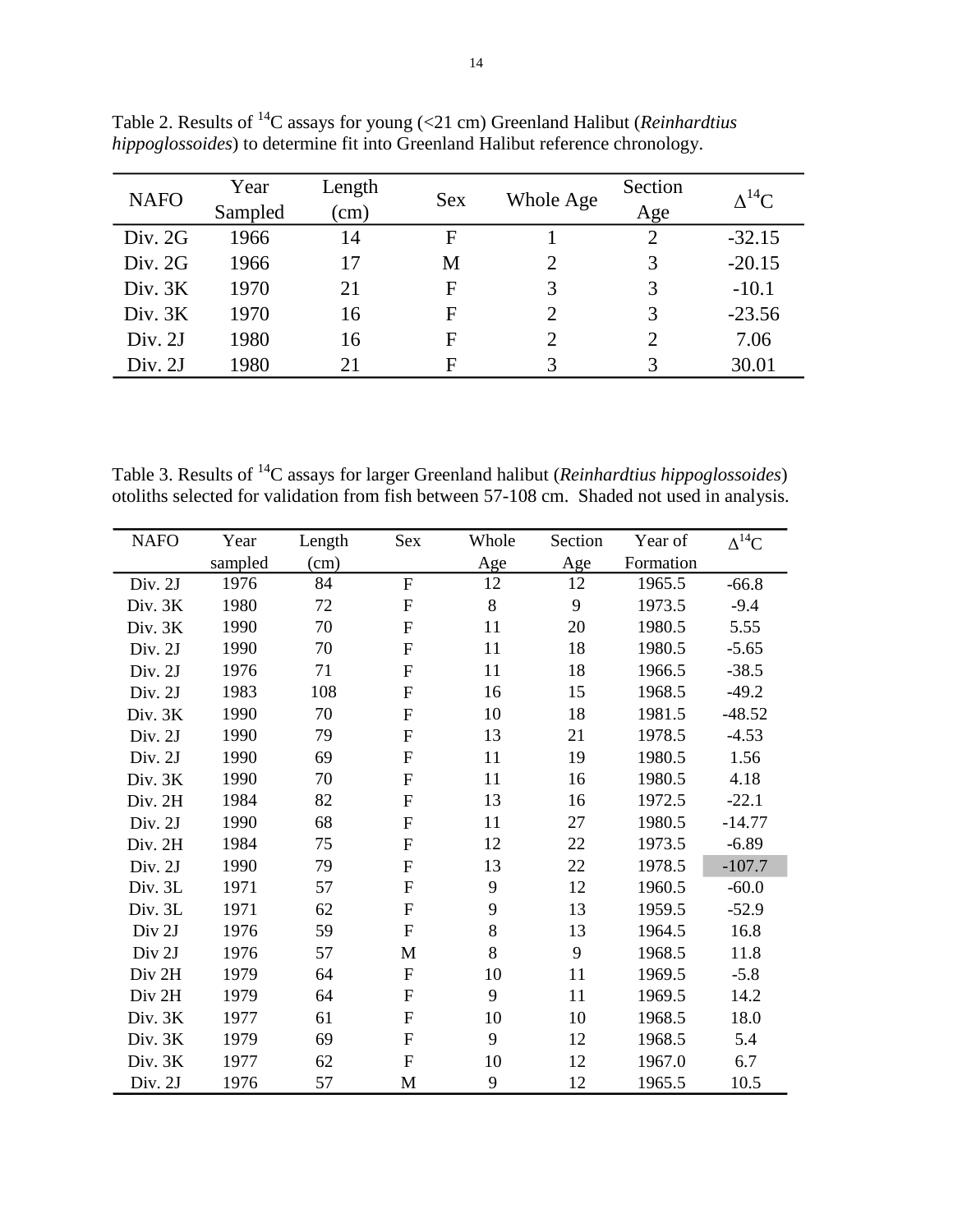

Figure 1. Comparison of whole otolith (8X) from an 83 cm female Greenland Halibut and the resulting thin section (16 X). Whole otolith aged as 15 years old; section estimated age at 22 years.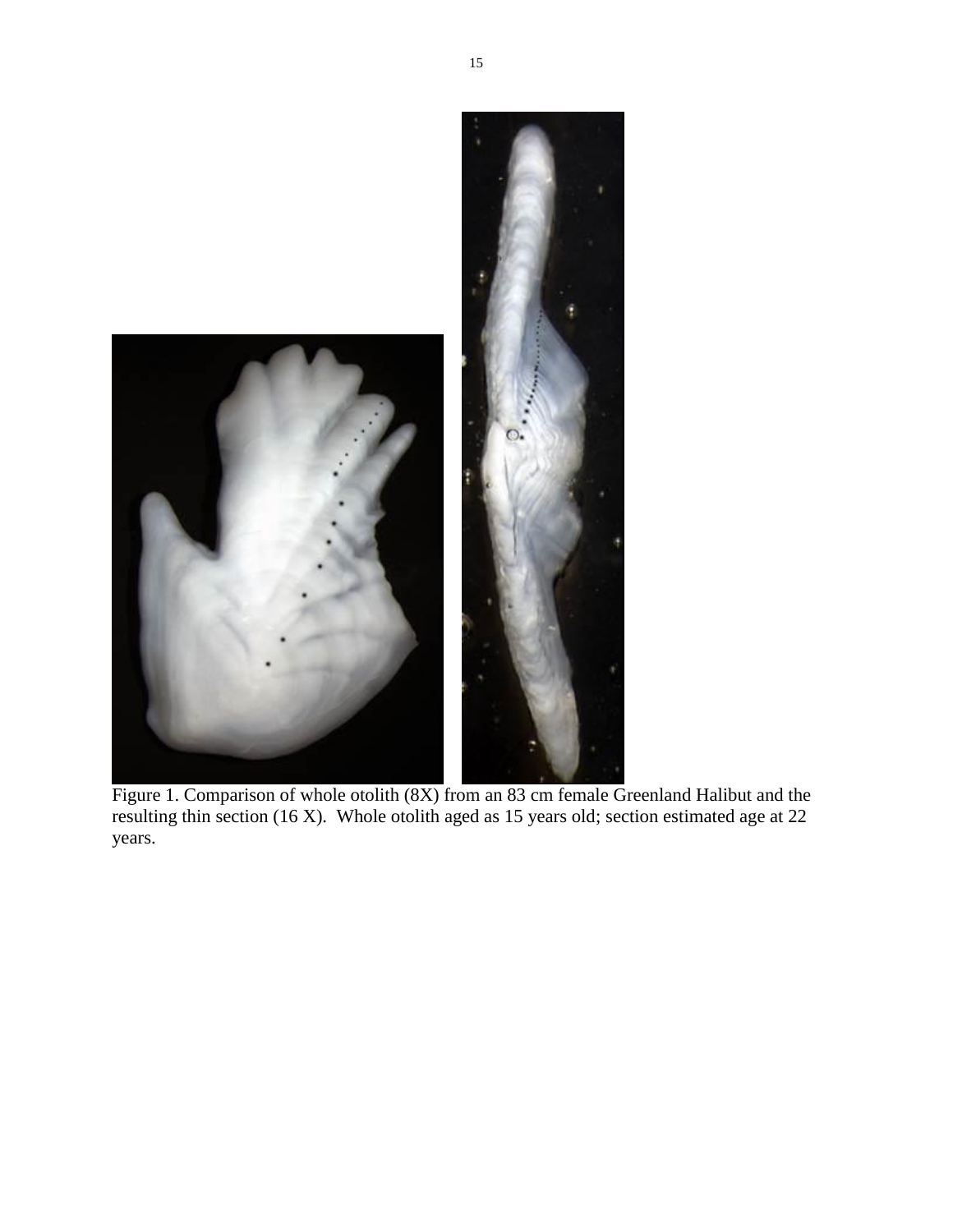

Figure 2. Age bias plot comparing ages from whole otoliths and thin sections from Greenland Halibut collected from NAFO SA 2+3K. Each error bar represents the 95% confidence interval about the mean age assigned for one otolith for all fish assigned a given age for the second otolith. The 1:1 equivalence (solid line) is also indicated.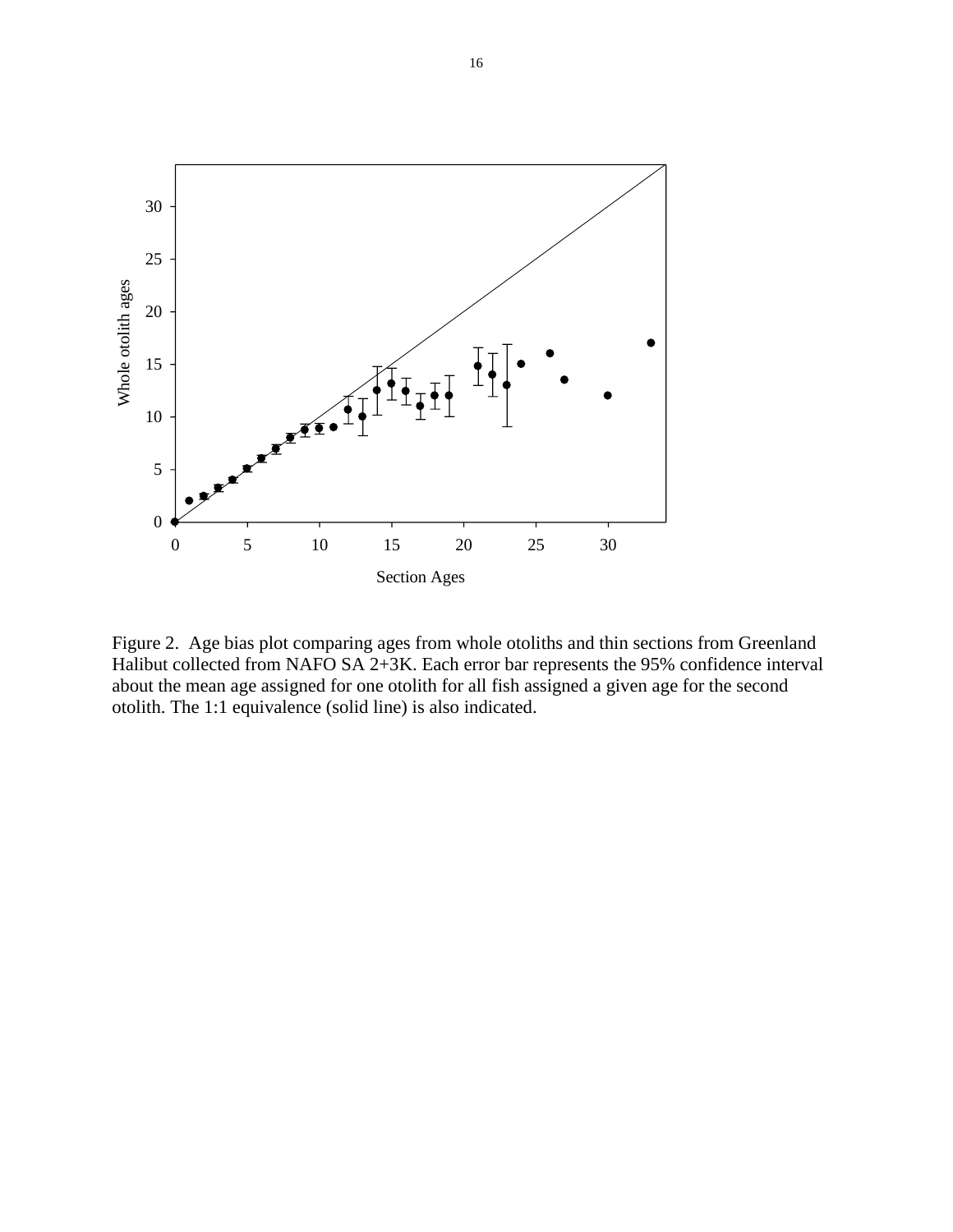

Figure 3.  $^{14}$ C reference chronology characteristic for the Northwest Atlantic haddock-redfish (Campana *et al.* 1997) and Greenland Halibut (Treble *et al.,* 2008) along with the 6 young fish assayed to determine the reference chronology which best fit the pattern of increase of  $\Delta^{14}C$  in the deep water for NAFO Div. 2+3K.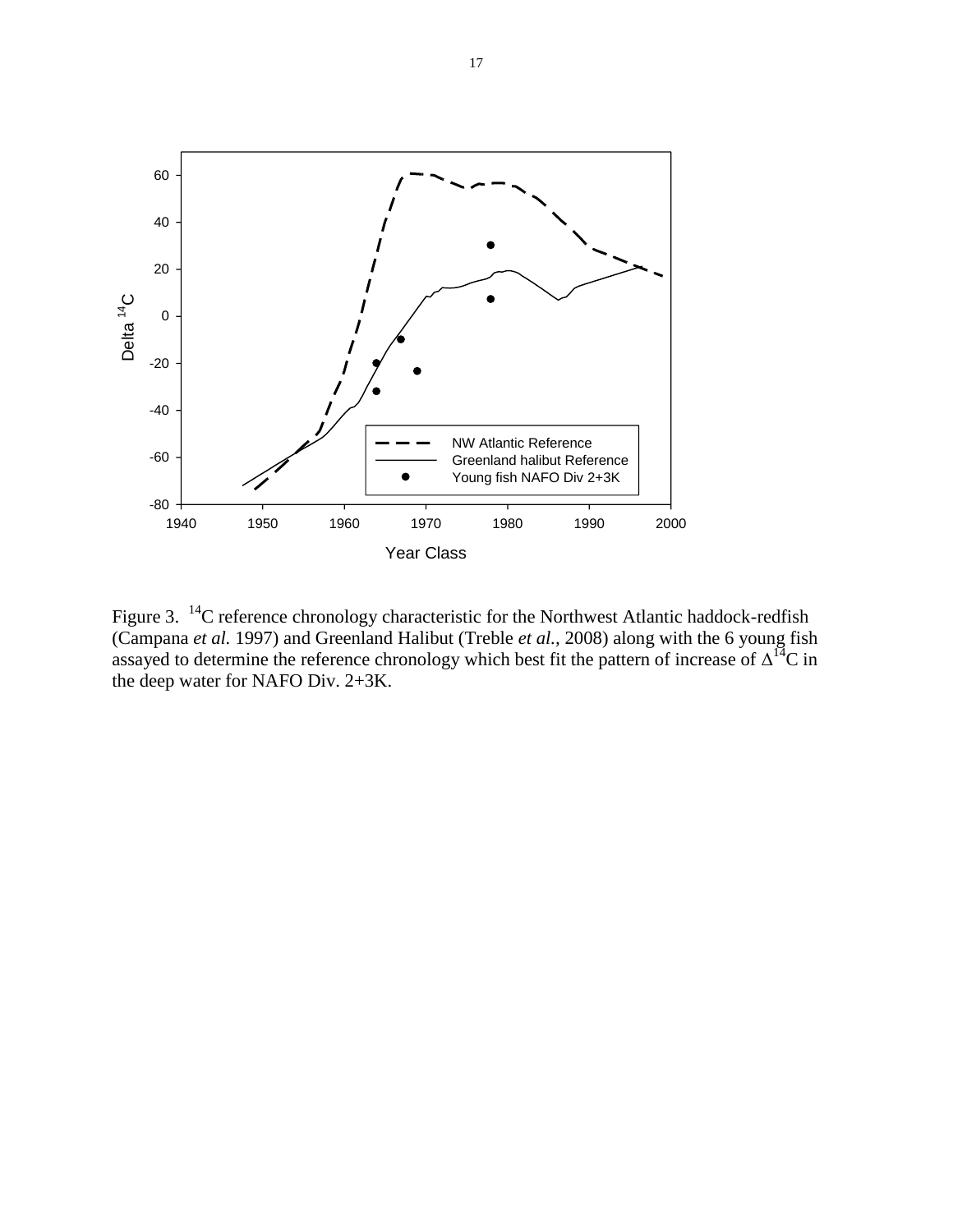

Figure 4. Greenland Halibut age estimates from thin-sectioned otoliths (solid circles) estimated from 23 otolith cores from older Greenland halibut (57-108 cm) and  $\Delta^{14}$ C reference chronology for Greenland Halibut (open circles, including young fish added in this study) fitted with a Lowess smoother (solid line;from Treble *et al.* (2008)).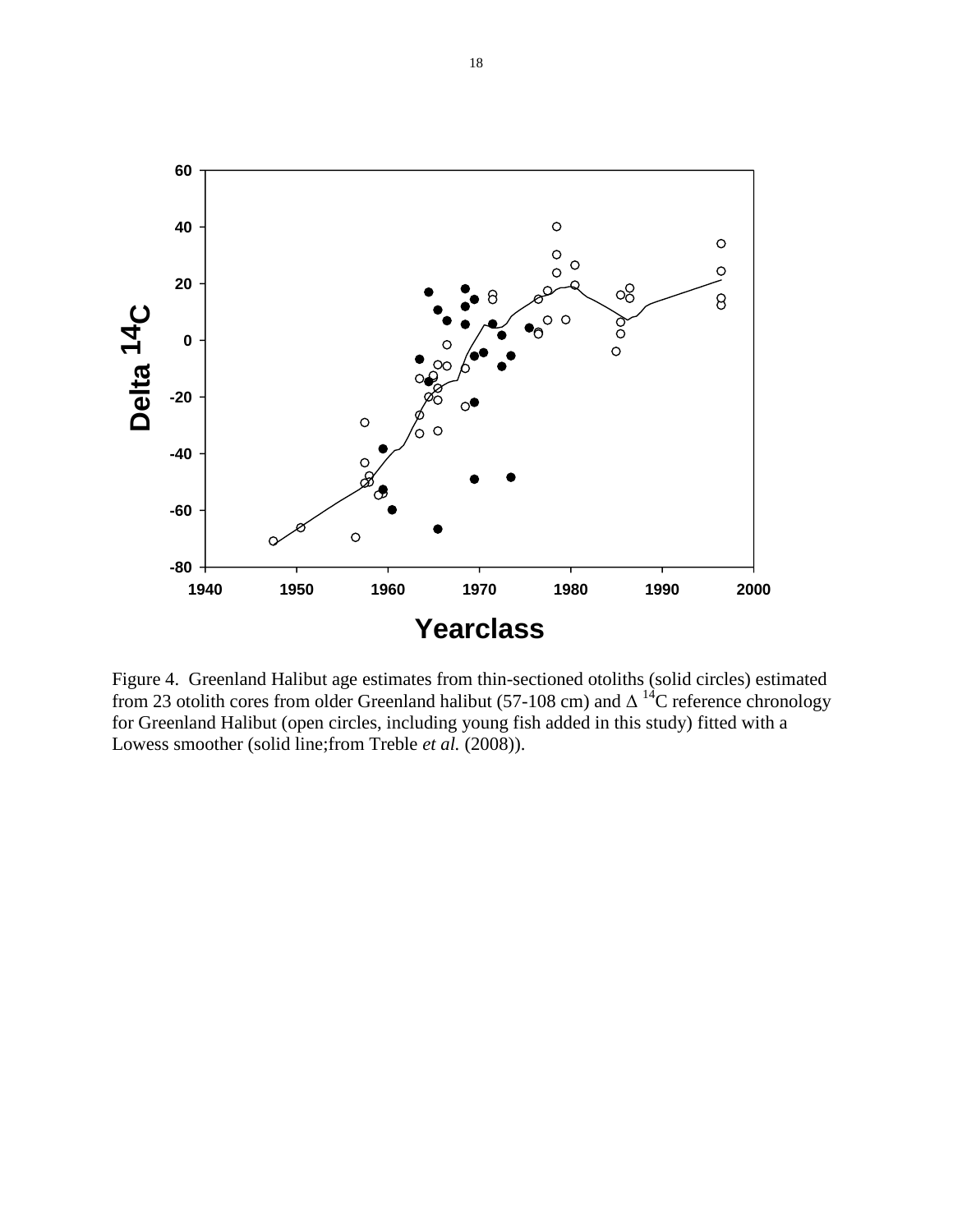

Figure 5. Length at age for male (open circles; L<sub>∞</sub> = 90; K = 0.09; t<sub>0</sub>=-0.05) and female (solid circles; L<sub>∞</sub> = 109; K = 0.09; t<sub>0</sub>=-0.05) Greenland Halibut. The black line is the fitted von Bertalanffy growth curves for the data.